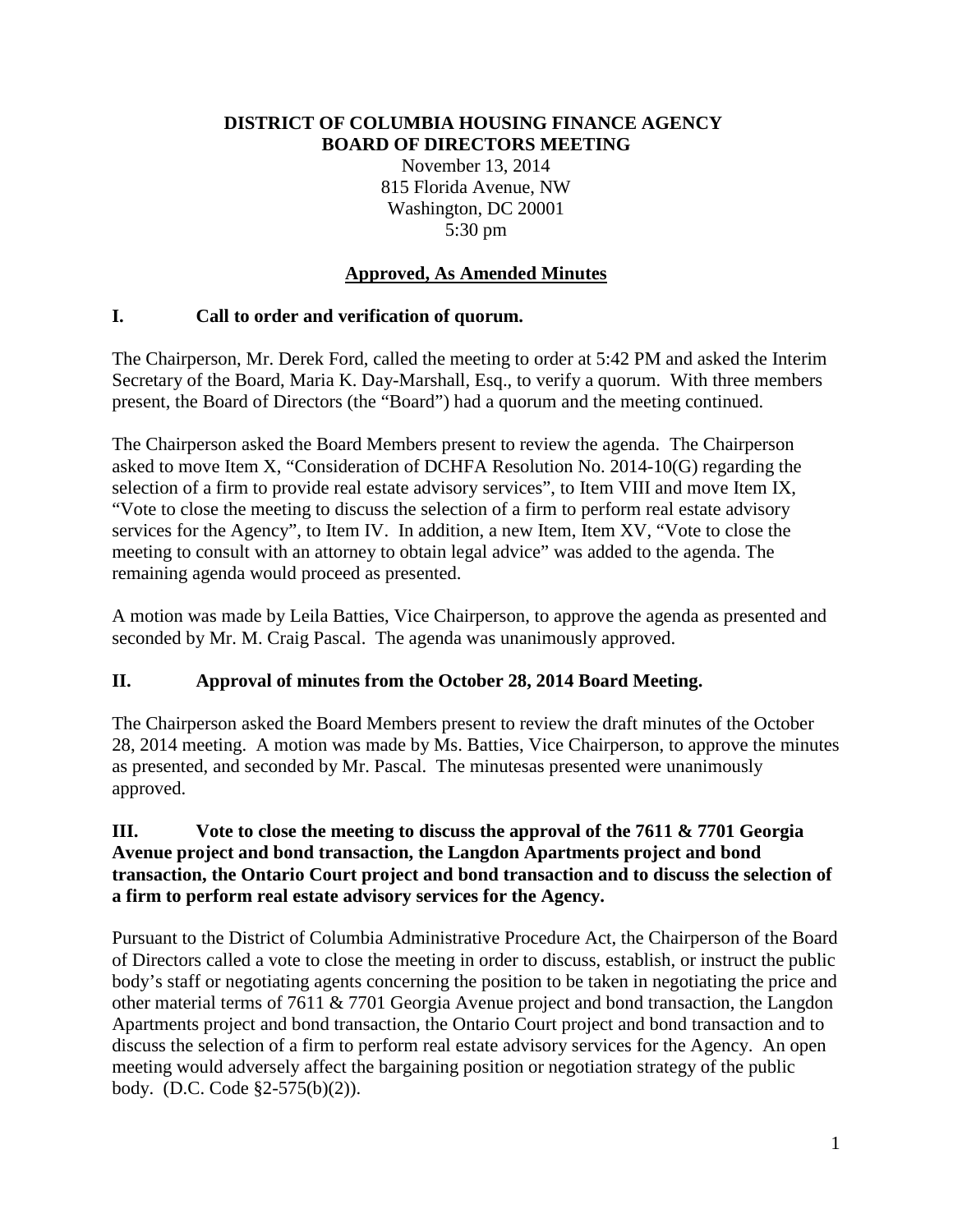### **IV. Vote to close meeting to discuss the selection of a firm to perform real estate advisory services for the Agency.**

Pursuant to the District of Columbia Administrative Procedure Act, the Chairperson of the Board of Directors called a vote to close the meeting in order to discuss, establish, or instruct the public body's staff or negotiating agents concerning the position to be taken in negotiating the price and other material terms regarding the selection of a firm to provide real estate advisory services for the Agency. An open meeting would adversely affect the bargaining position or negotiation strategy of the public body. (D.C. Code §2-575(b)(2)).

A motion to re-open the meeting was made by Mr. Lowery, Jr., and seconded by Mr. Pascal. The motion was approved by voice vote.

### **V. Re-open meeting.**

The Chairperson reopened the meeting at 6:52 PM.

### **VI. Consideration of DCHFA Final Bond Resolution No. 2014-19 for 7611 & 7701 Georgia Avenue.**

Prior to the consideration of DCHFA Final Bond Resolution No. 2014-19 for the approval of 7611 & 7701 Georgia Avenue, Mr. Pascal, stated that BB&T provided acquisition financing for the transaction; however, the BB&T loan will be paid off with the bond proceeds. Once the bond transaction closes, BB&T will no longer have an interest in the project. The Secretary, Ms. Maria K. Day-Marshall, asked Mr. Pascal if he will receive any financial benefit from the transaction, and Mr. Pascal respondedthat he would not. Consequently, Mr. Pascal asked that the Board of Directors vote to waive the potential conflict. Ms. Batties, Vice Chairperson, made a motion to allow Mr. Pascal to vote on the matter, and Mr. Stanley Jackson seconded the motion. By voice vote, the motion to waive the potential conflict was approved.

Ms. Day-Marshall, Interim Secretary to the Board, introduced the resolution to the Board for their consideration. Ms. Day-Marshall then introduced Mr. Anthony Waddell to present the matter to the Board. The development team present included Pam Askew, William C. Smith and Company, Clare McCabe, William C. Smith and Company, Sarra Mohamed, William C. Smith and Company, Candida Palacis, 7611 and 7701 Georgia Avenue Northwest Tenants' Association, Helen Ortiz, 7611 and 7701 Georgia Avenue Northwest Tenants' Association, Telma Mendoza, 7611 and 7701 Georgia Avenue Northwest Tenants' Association, and Talia Brock, Tenant Organizer working with 7611 and 7701 Georgia Avenue Northwest Tenants' Association.

The development sponsor of the project is William C. Smith Company, Inc. The 7611 and 7701 Georgia Avenue Northwest Tenants' Association is a 15 percent owner of the sponsor entity, and the tenants association will be responsible for programming and administration of resident services.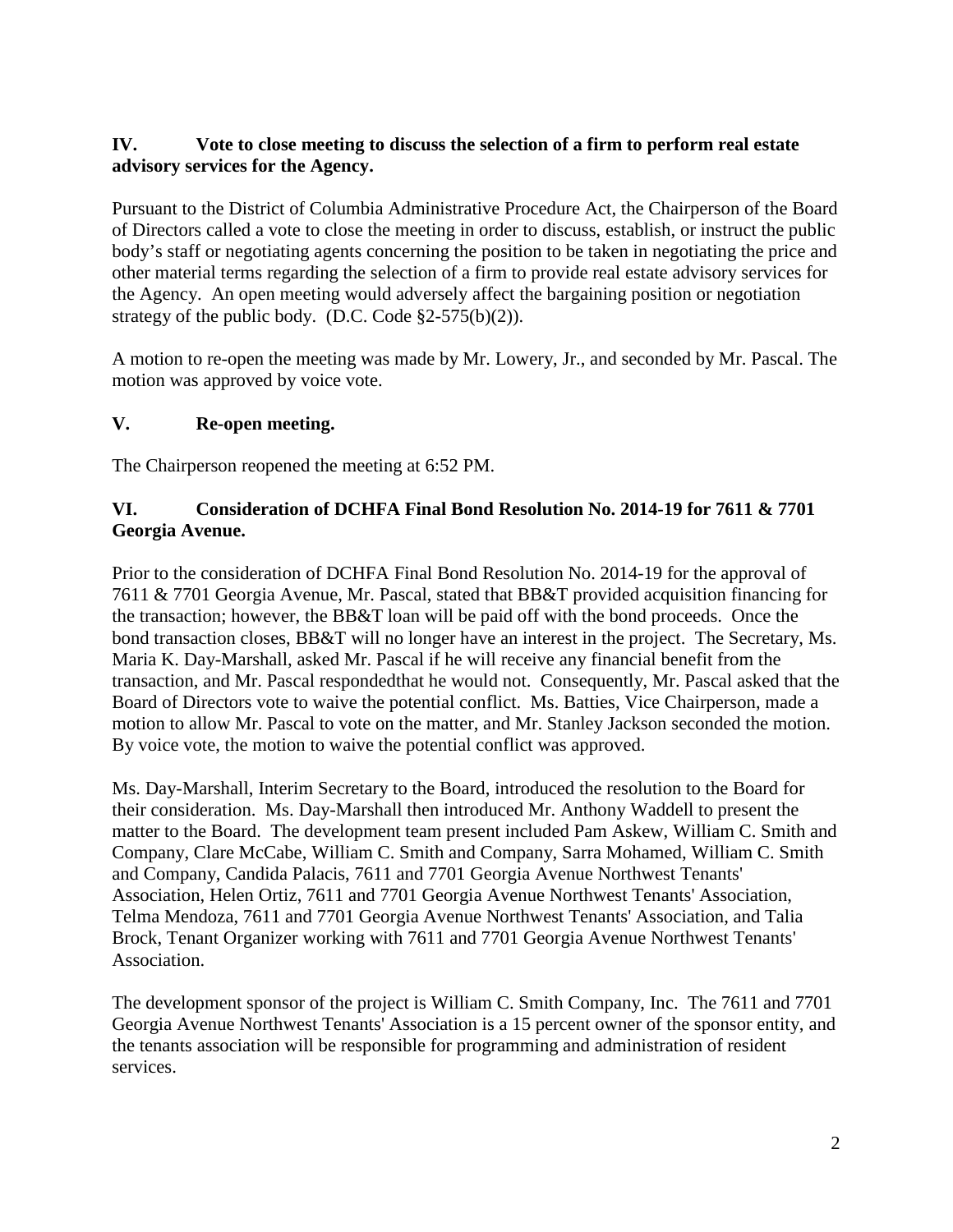The project is located in the Brightwood neighborhood in Ward 4, and the buildings are located at 7611 and 7701 Georgia Avenue, near the Walter Reed Medical Complex. The project consists of the acquisition and substantial rehabilitation of two buildings consisting of 92 units. After the rehabilitation, the project will contain 95 units. The six-story buildings will be updated to modern standards through a capital infusion of approximately \$240,000 per unit in total costs and \$85,000 per unit in fiscal improvements.

The total development cost (TDC) is approximately \$23 million and will be financed with longterm tax exempt bonds, low income housing tax credit equity and deferred developer fee. The sources of funds for the project include, \$10.2 million in long-term bonds and \$1.2 million in short-term bonds, \$5.6 million in equity raised through the syndication of 4% Low Income Housing Tax Credits (LIHTC), \$6.8 million in the Department of Housing and Community Development (DHCD) funds, and \$193,000 in deferred developer fees.

After construction, the building mix will be as follows: 21 efficiencies, 32 one-bedroom units and 42 two-bedroom units, for a total of 95 units. The project will also feature a new community room, new Energy Star appliances, new kitchens, new bathrooms and there will be ten parking spaces. Eight-five percent of the units will be set aside at the 40 percent at 60 percent of AMI level for both bonds and tax credits.

Questions asked by the Board of Directors included the following:

- Please discuss the relocation process. The tenants present at the meeting expressed their pleasure with working with William C. Smith and Company and that the relocation process is going well. The development team responded that there were 17 vacancies in one building when they acquired the property, so they relocated the remaining tenants in the first building into the second building. In addition, other families were moved to a property about two blocks away from 7611 and 7701 Georgia Avenue. The families could stay in the neighborhood and the children could stay in the same schools. And finally, some families moved to a property that they preferred and that suited their individual needs. The development team paid for the moving expenses, the utility expenses and the moving boxes. Also, the development team helped move the families, if they requested assistance. Once the renovations are completed, the families who offsite will move back to the property.
- Please discuss the vision for the community center. The development team responded that they are working with the 7611 and 7701 Georgia Avenue Northwest Tenants' Association on the community center. The community center will be located in the basement, which will be completely renovated. There will be computers, community space and a kitchen. After school programming and a summer program will be available for the children. The 7611 and 7701 Georgia Avenue Northwest Tenants' Association will receive a portion of the development fee, and they will hire staff to manage the activities/services. The development team will provide the renovated space, the kitchen, the computers and the community space amenities.
- Please discuss the parking spaces. The development team responded that there at 10 spaces onsite. Also, there is some street parking located along Georgia Avenue and the metro buses travel up and down Georgia Avenue.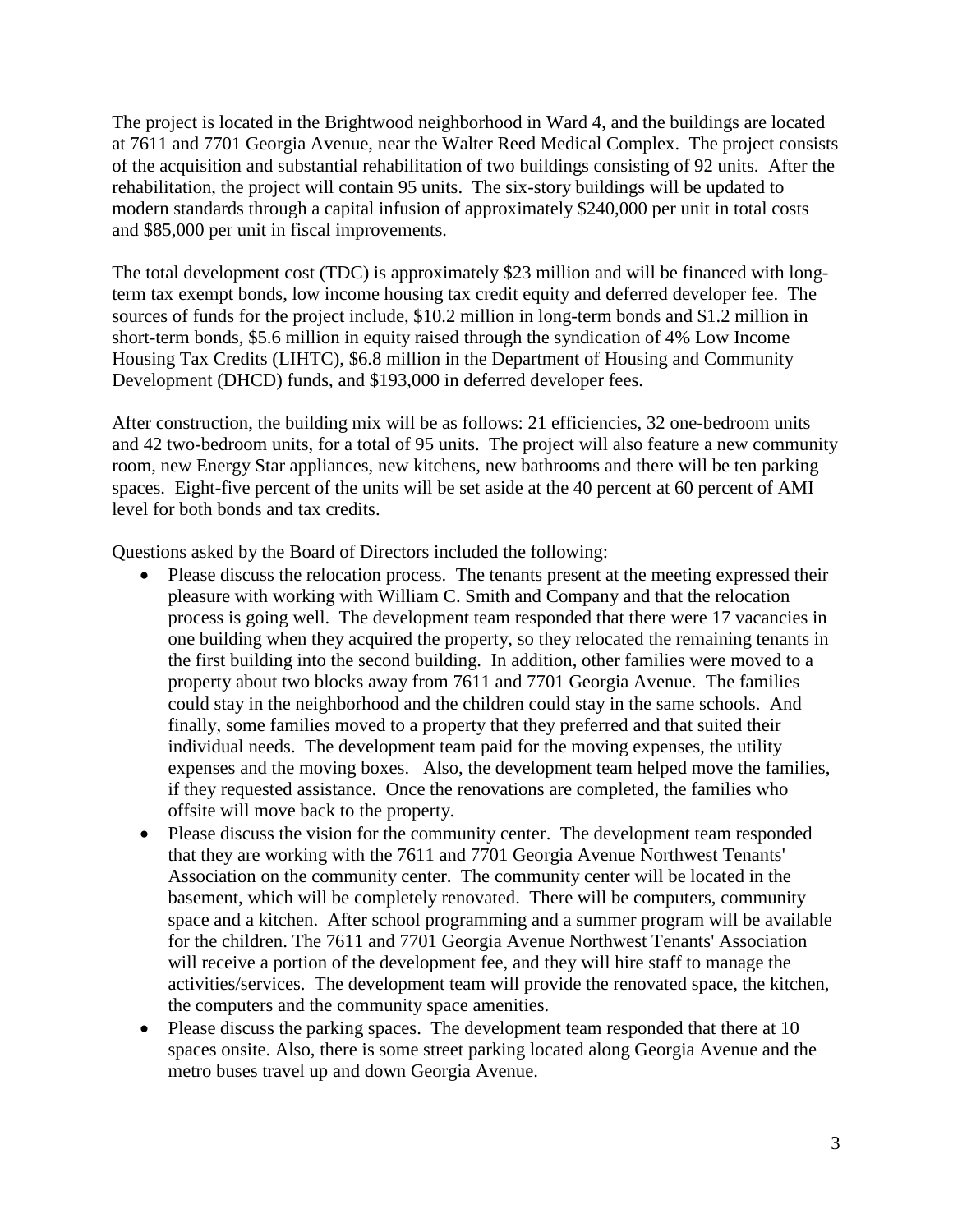A motion to approve the transaction was made by Mr. Jackson and seconded by Ms. Batties, Vice Chairperson. The Interim Secretary called the roll, and the motion carried with 5 votes in the affirmative.

## VII. **Consideration of DCHFA Eligibility Resolution No. 2014-20 for the Langdon Apartments**.

Ms. Day-Marshall, Interim Secretary to the Board, introduced the resolution to the Board for their consideration. Ms. Day-Marshall then introduced Mr. Anthony Waddell to present the matter to the Board. Mr. Anthony Waddell then asked that Mr. Edward Pauls, the Senior Development Officer on the transaction, present the matter to the Board. The development team present included Nik Reid, Avanti Real Estate, Sheola Crodd-Reid, Avanti Real Estate, Ernst Valery, Stuart Alexander and Associates, Lester Cuffie, DC Coalition for Housing Justice, Inc., Alfred Ajiwe, Owa Associates, and Darlene Dancy, DC Coalition for Housing Justice.

The project consists of the construction of a new building containing 33 units located in the Langdon neighborhood of Northeast D.C. The bedroom mix is as follows: 25 one-bedroom units, eight two-bedroom units, for a 33 total units. The principal developer of the project is the Langdon Apartments Affordable Company, LLC which is controlled by a team comprised of Stuart Alexander and Associates, Avanti Real Estate Services, Owa Associates and the D.C. Coalition for Housing Justice.

The total development costs of approximately \$9.8 million will be financed using the proceeds from tax-exempt long and short term bonds, 4% LIHTC syndication proceeds, a DHCD subordinate loan from the Housing Production Trust Fund (HPTF) program and deferred developer fee. On the operating side, 100 percent of the units will be affordable to those earning less than 60 percent of the Area Median Income.

With an approximately one year construction schedule and targeting closing in early 2015, we expect construction on this transaction to be completed in early 2016.

Questions asked by the Board of Directors included the following:

- Please discuss the rationale for the project's unit mix and why the project does not have any three-bedroom units. The development team responded that the lot size is small, and the project was designed to help firefighters, young teachers and service industry workers. Also, smaller-sized families, for example, couples with one child, could live in the two bedroom units.
- Does the project comply with zoning? The development team responded yes.
- Please discuss the garage. The development team responded that there will be one level of covered parking.
- Please discuss the services that will be provided. Lester Cuffie responded that the D.C. Coalition for Housing Justice will provide the tenant services. Various programs including budgeting, credit counseling, employment assistance, wellness program and education will be provided. Also, educational workshops about energy efficiency and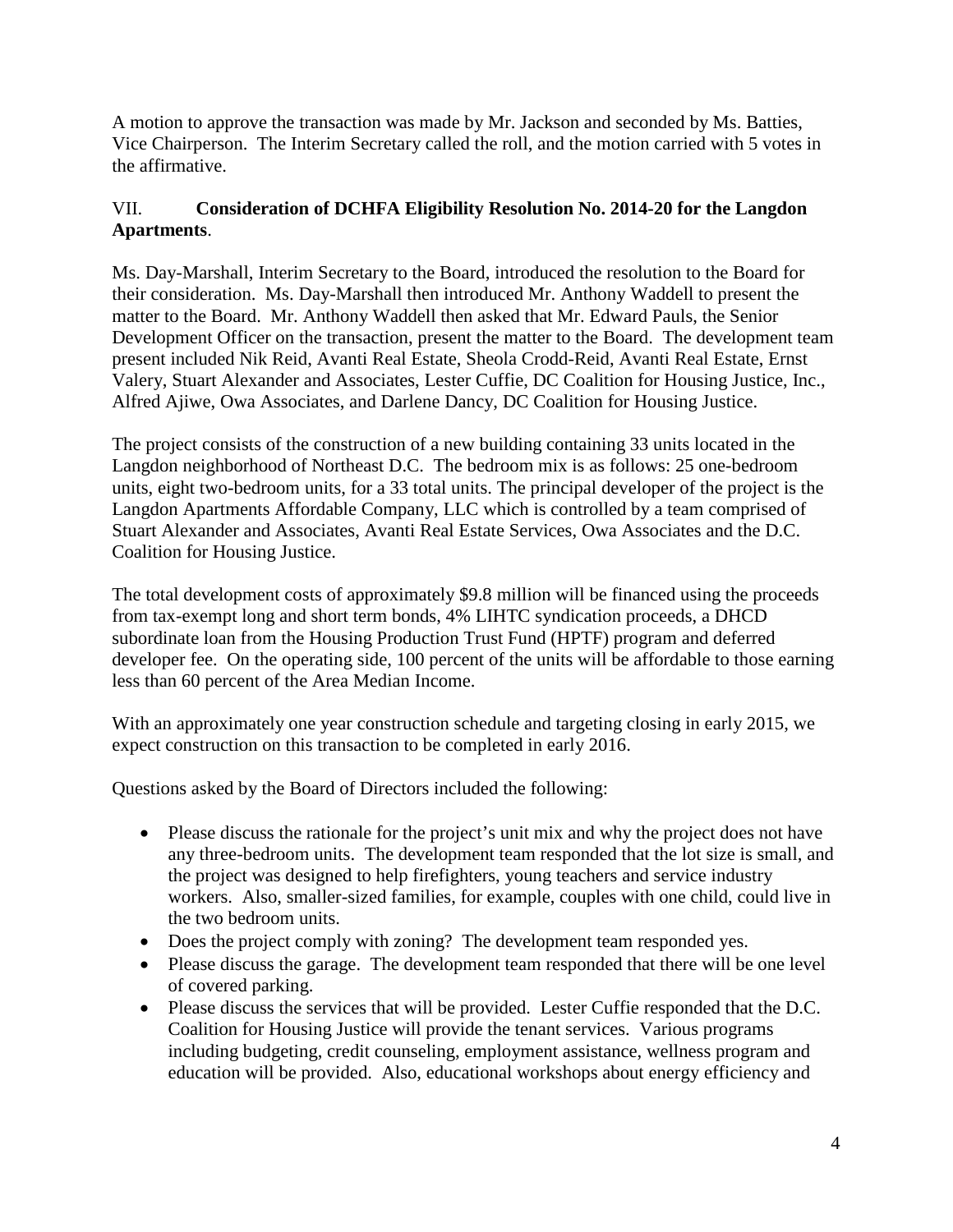how to save money on utility costs will be convened. Also, homeownership education will be provided.

• Please discuss the sustainability aspects of the project. The development team responded that there will be Energy Star appliances, a green roof and LED lights.

A motion to approve the transaction was made by Mr. Jackson, and seconded by Ms. Batties, Vice Chairperson. The Interim Secretary called the roll, and the motion carried with 5 votes in the affirmative.

### **VIII. Consideration of DCHFA Resolution No. 2014-10(G) regarding the selection of a firm to provide real estate advisory services.**

Ms. Day-Marshall, Interim Secretary to the Board, introduced the resolution to the Board for their consideration. Ms. Day-Marshall, Interim Secretary, stated that Green Door Advisors received a total of 95.6 points, and Civitas received a total of 93.20 points. The winning bidder is Green Door Advisors.

A motion to approve the resolution was made by Mr. Jackson and seconded by Ms. Batties. The Interim Secretary called the roll, and the motion carried with 5 votes in the affirmative.

*(Ms. Batties exited the meeting.)*

### **IX. Consideration of DCHFA Eligibility Resolution No. 2014-21 for Ontario Court.**

Ms. Day-Marshall, Interim Secretary to the Board, introduced the resolution to the Board for their consideration. Ms. Day-Marshall then introduced Mr. Waddell to present the matter to the Board. Mr. Waddell then asked that, Mr. Danté Thomas, the Development Officer assigned to the transaction, present the matter to the Board. The development team present included Avi Fechter, Equity Plus Development, Marty Mellett, Jubilee Housing, and Jim Knight, Jubilee Housing.

The principal developer and sponsor of this project is Jubilee Ontario Apartments Limited Partnership, which will be controlled primarily by Jubilee Housing, Inc. The property is located at 2525 Ontario Road Northwest in Ward 1 in the Adams Morgan neighborhood. The project represents the acquisition and rehabilitation of an existing three-story apartment building comprised of 27 affordable housing units.

The current bedroom mix is as follows: six one-bedroom, 18 two-bedrooms, three three-bedroom units, for a total of 27 units. Thirteen of those units are currently subsidized under the District's Local Rent Supplement Program (LRSP) and are restricted to residents earning 30 percent of less of the Area Median Income (AMI). The sponsor will continue with the project's affordability and has elected to set aside 100 percent of the units at or below 60 percent of Area Median Income (AMI).

In terms of the total development cost, the estimated cost is approximately \$10.6 million, and it will be financed by a combination of short and long term tax-exempt bonds issued by the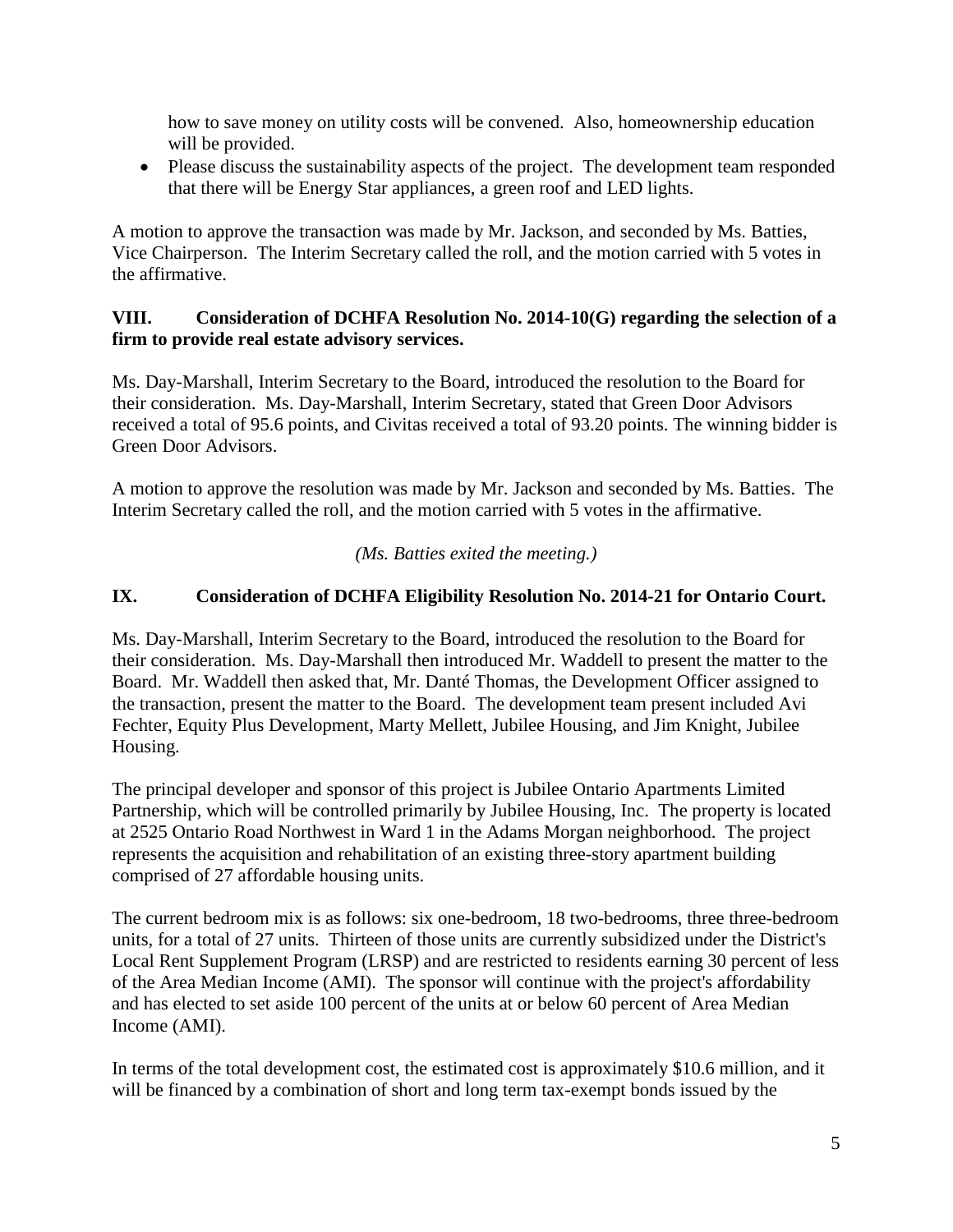Agency, 4% LIHTC equity, seller take-back financing, sponsor equity and a deferred developer fee. In terms of the tax-exempt bonds, the short term bonds will be in the amount of \$2 million and the long term bonds will be \$2.4 million.

Questions asked by the Board of Directors included the following:

- Are there any renderings? The development team responded that no renderings have been prepared. The development team then described what renovations will be made to the project.
- Please describe the relationship that the New Community Church will have with the project. Jubilee Housing has known the church for many years. The church is located in the Shaw neighborhood, and they wanted to support the mission of Jubilee Housing. New Community Church will be a partner with Jubilee Housing on the project.

A motion to approve the transaction was made by Mr. Jackson, and seconded by Mr. Pascal. The Interim Secretary called the roll, and the motion carried with 4 votes in the affirmative.

## **X. Interim Executive Director's Report.**

- Upcoming Roundtable The Agency received a letter from Council Member Vincent Orange requesting that the Agency testify at an upcoming Roundtable about compliance with the Small Business Enterprises (SBE) requirement. Over 80 agencies will be testifying at the Roundtable. The Agency is working closely with the Department of Small and Local Business Development (DSLBD) to create a plan for the Agency's compliance with the new law. The Agency has submitted its expendable budget for FY15. In addition, the Agency is working with DSLBD to determine the best approach to ensuring that Agency-financed projects comply with the 35% of construction costs portion of the new law. Prior to FY15, the Agency did not have to comply with the law, but the Act was recently amended this past year, and now the Agency must comply with the Act.
- Revised Investment Policy At the next Board Meeting, the staff would like to present the revised investment policy.
- Upcoming Meeting Schedule the Board will meet on December  $9<sup>th</sup>$  and December 16, 2014.

## **XI. Other Business.**

- Urban Institute Presentation The Chairman would like Peter Tatian to present at the next Board Meeting on November 25, 2014.
- Affordable Housing Transition Committee Polly Donaldson and Carol Thompson Cole are the co-chairs for the Committee.

### **XII. Vote to close meeting to discuss the extension of the Interim Executive Director's Contract.**

Pursuant to the District of Columbia Administrative Procedure Act, the Chairperson of the Board of Directors called a vote to close the meeting in order to discuss the appointment, employment,